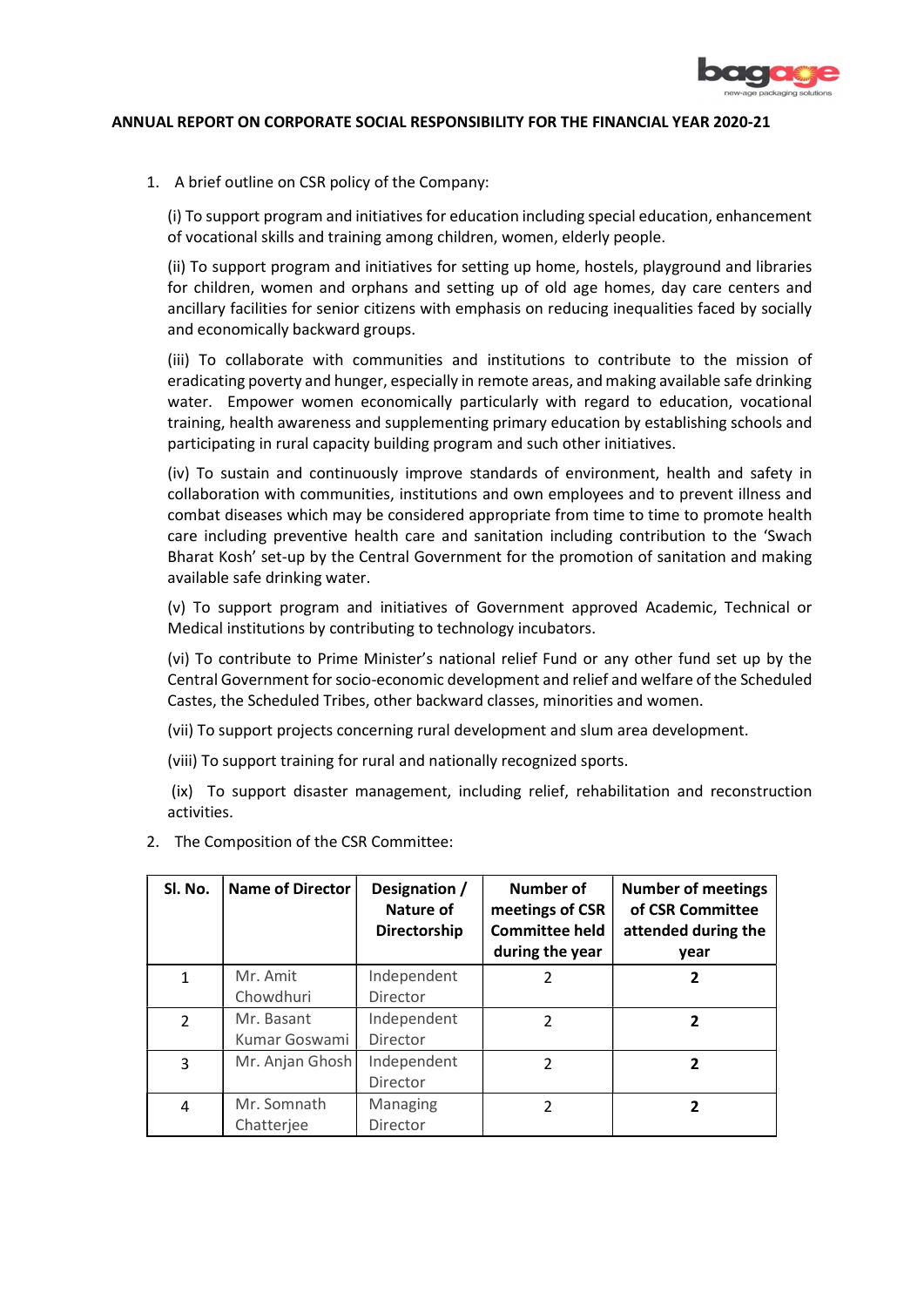

3. Provide the web-link where Composition of CSR committee, CSR Policy and CSR projects approved by the board are disclosed on the website of the company: http://www.bampl.com.

4. Provide the details of Impact assessment of CSR projects carried out in pursuance of sub-rule (3) of rule 8 of the Companies (Corporate Social Responsibility Policy) Rules, 2014: Not applicable.

5. Details of the amount available for set off in pursuance of sub-rule (3) of rule 7 of the Companies (Corporate Social Responsibility Policy) Rules, 2014 and amount required for set off during 2020-21, (the financial year/ reporting financial year) if any : Not applicable .

6. Average net profit of the company as per section 135(5): Rs. 824.48 lac.

7. (a) Two percent of average net profit of the company as per section 135(5): Rs.16.49 lac.

(b) Surplus arising out of the CSR projects or programmes or activities of the previous financial years: Not applicable.

- (c) Amount required to be set off for the financial year, if any: Nil
- (d) Total CSR obligation for the financial year (7a+7b-7c): Rs. 16.49 lac.

8. (a) CSR amount spent or unspent for the financial year:

|                                                                             | Amount Unspent (in Rs. lac) |                                                                                            |                                                                                                            |            |                      |  |  |  |
|-----------------------------------------------------------------------------|-----------------------------|--------------------------------------------------------------------------------------------|------------------------------------------------------------------------------------------------------------|------------|----------------------|--|--|--|
| <b>Total Amount</b><br>Spent for the<br>Financial Year.<br>$(in Rs.$ $lac)$ |                             | <b>Total Amount transferred to</b><br><b>Unspent CSR Account as per</b><br>section 135(6). | Amount transferred to any fund specified<br>under Schedule VII as per second proviso to<br>section 135(5). |            |                      |  |  |  |
|                                                                             | <b>Amount</b>               | Date of<br>transfer.                                                                       | Name of the<br><b>Fund</b>                                                                                 | Amount.    | Date of<br>transfer. |  |  |  |
| 16.49                                                                       | Nil                         | Not applicable Not applicable                                                              |                                                                                                            | <b>Nil</b> | Not applicable       |  |  |  |
|                                                                             |                             |                                                                                            |                                                                                                            |            |                      |  |  |  |

(b) Details of CSR amount spent against ongoing projects for the financial year: Nil

(c) Details of CSR amount spent against other than ongoing projects for the financial year: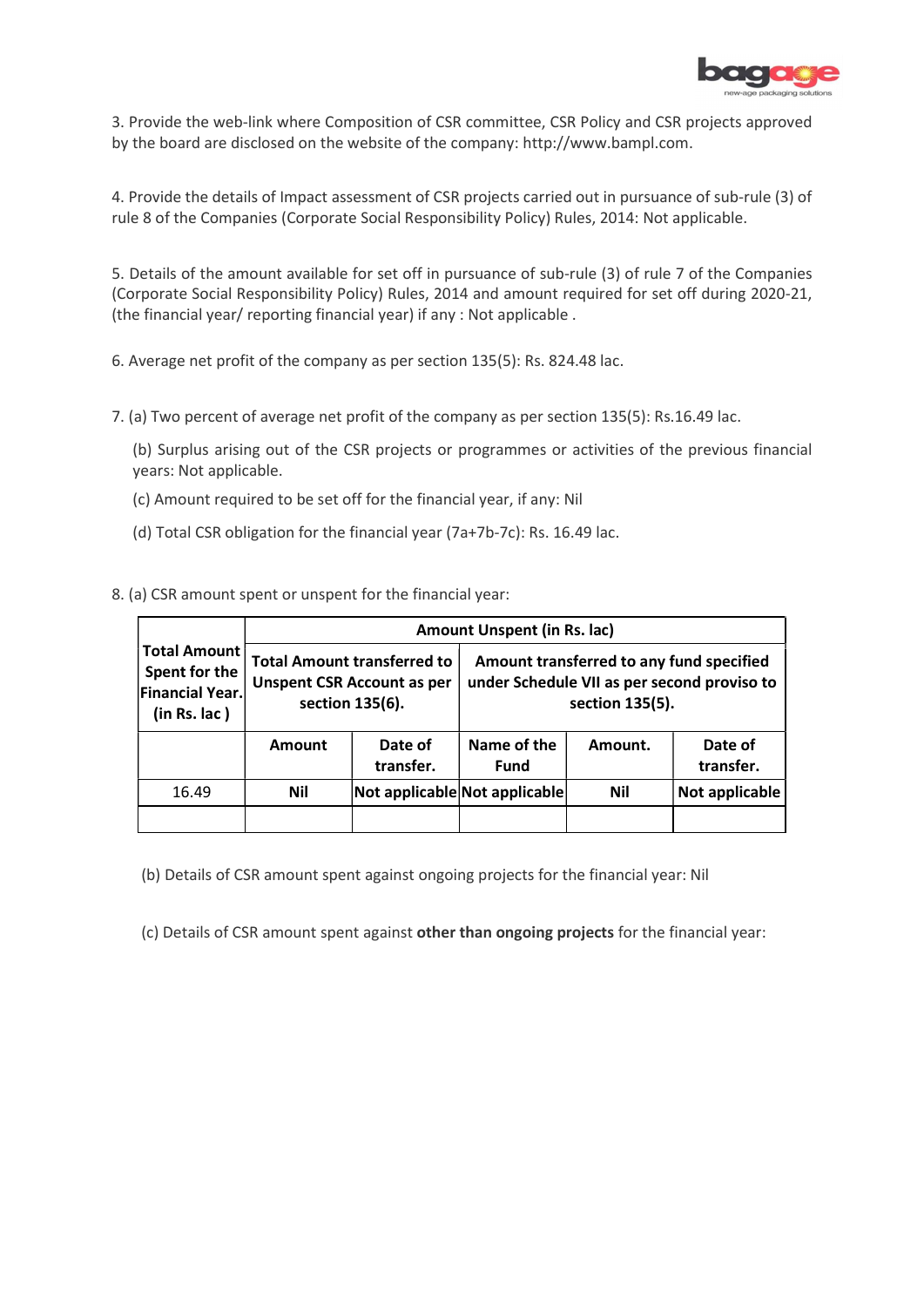

|                |                                                                                                                                   |                                                                                                           |                                                                                                                                                                                                                                                                                                          |         |                          |                                    |                                                  | new-age packaging solutions                                 |  |
|----------------|-----------------------------------------------------------------------------------------------------------------------------------|-----------------------------------------------------------------------------------------------------------|----------------------------------------------------------------------------------------------------------------------------------------------------------------------------------------------------------------------------------------------------------------------------------------------------------|---------|--------------------------|------------------------------------|--------------------------------------------------|-------------------------------------------------------------|--|
| $\mathbf{1}$   | $\overline{2}$                                                                                                                    | $\mathbf{3}$                                                                                              | $\overline{\mathbf{4}}$                                                                                                                                                                                                                                                                                  |         | 5                        | 6                                  | $\overline{7}$                                   | 8                                                           |  |
| SI. No.        | Name of the Project                                                                                                               | Item from the list of<br>activities in schedule<br>VII to the Act.                                        | Local<br>area<br>(Yes/                                                                                                                                                                                                                                                                                   |         | Location of the project. | Amount<br>spent for<br>the project | Mode of<br>implement<br>ation -<br><b>Direct</b> | Mode of implementation<br>- Through implementing<br>agency. |  |
|                |                                                                                                                                   |                                                                                                           | No).                                                                                                                                                                                                                                                                                                     | State.  | District.                | (in Rs.lac).                       | (Yes/No).                                        | CSR<br>Name.<br>registration<br>number.                     |  |
| $\mathbf{1}$   | Contribution to Odisha State<br>Disaster Management<br>Authority (OSDMA) towards<br>COVID 19 Rehabilitation<br>under CSR activity | Clasue (xii) disaster<br>management, including<br>relief, rehabilitation and<br>reconstruction activities | Yes                                                                                                                                                                                                                                                                                                      | Odhisha | Bhubaneswar<br>(City)    | 3.00                               | Yes                                              |                                                             |  |
| $\overline{2}$ | Contribution to Aahaar<br>Society of Balasore for<br>Midday Meal                                                                  | Clause (i) Eradicating<br>hunger, poverty and<br>malnutrition                                             | Yes                                                                                                                                                                                                                                                                                                      | Odhisha | Balasore                 | 1.00                               | Yes                                              |                                                             |  |
| $\mathbf{3}$   |                                                                                                                                   | vocation skills especially                                                                                | Yes                                                                                                                                                                                                                                                                                                      | Odhisha | Balasore                 |                                    | Yes                                              | Not applicable                                              |  |
| $\overline{4}$ | Preventive Health Care For<br>COVID19 Factory<br>surrounding village<br>(MCA, General Circular No-<br>10/2020)                    |                                                                                                           | Yes                                                                                                                                                                                                                                                                                                      | Odhisha | Balasore                 | 2.03                               | Yes                                              |                                                             |  |
|                | Renovation of Remuna<br>to adopt a village)                                                                                       |                                                                                                           | Yes                                                                                                                                                                                                                                                                                                      | Odhisha | Balasore                 | 7.43                               | Yes                                              |                                                             |  |
|                |                                                                                                                                   |                                                                                                           |                                                                                                                                                                                                                                                                                                          |         |                          |                                    |                                                  |                                                             |  |
|                | $5\overline{)}$                                                                                                                   | Furniture for Govt School,<br>Balasore.                                                                   | Clause (iii) promoting<br>education, including<br>special education and<br>employment enhancing<br>among children<br>Clasue (i) promoting<br>health care including<br>preventinve health care'<br>Clasue (i) promoting<br>Hospital (Under Govt project health care including<br>preventinve health care' |         |                          |                                    | 3.03                                             |                                                             |  |

- (d) Amount spent in Administrative Overheads: Nil
- (e) Amount spent on Impact Assessment, if applicable: Not applicable
- (f) Total amount spent for the Financial Year (8b+8c+8d+8e): Rs. 16.49 lac
- (g) Excess amount for set off, if any

| SI. No. | <b>Particular</b>                                                                                                 | Amount (in Rs. lac) |
|---------|-------------------------------------------------------------------------------------------------------------------|---------------------|
| (i)     | Two percent of average net profit of the company as<br>per section 135(5)                                         | 16.49               |
| (ii)    | Total amount spent for the Financial Year                                                                         | 16.49               |
| (iii)   | Excess amount spent for the financial year [(ii)-(i)]                                                             | Nil                 |
| (iv)    | Surplus arising out of the CSR projects or<br>programmes or activities of the previous financial<br>years, if any | Nil                 |
| (v)     | Amount available for set off in succeeding financial<br>/ears [(iii)-(iv)]                                        | Nil                 |